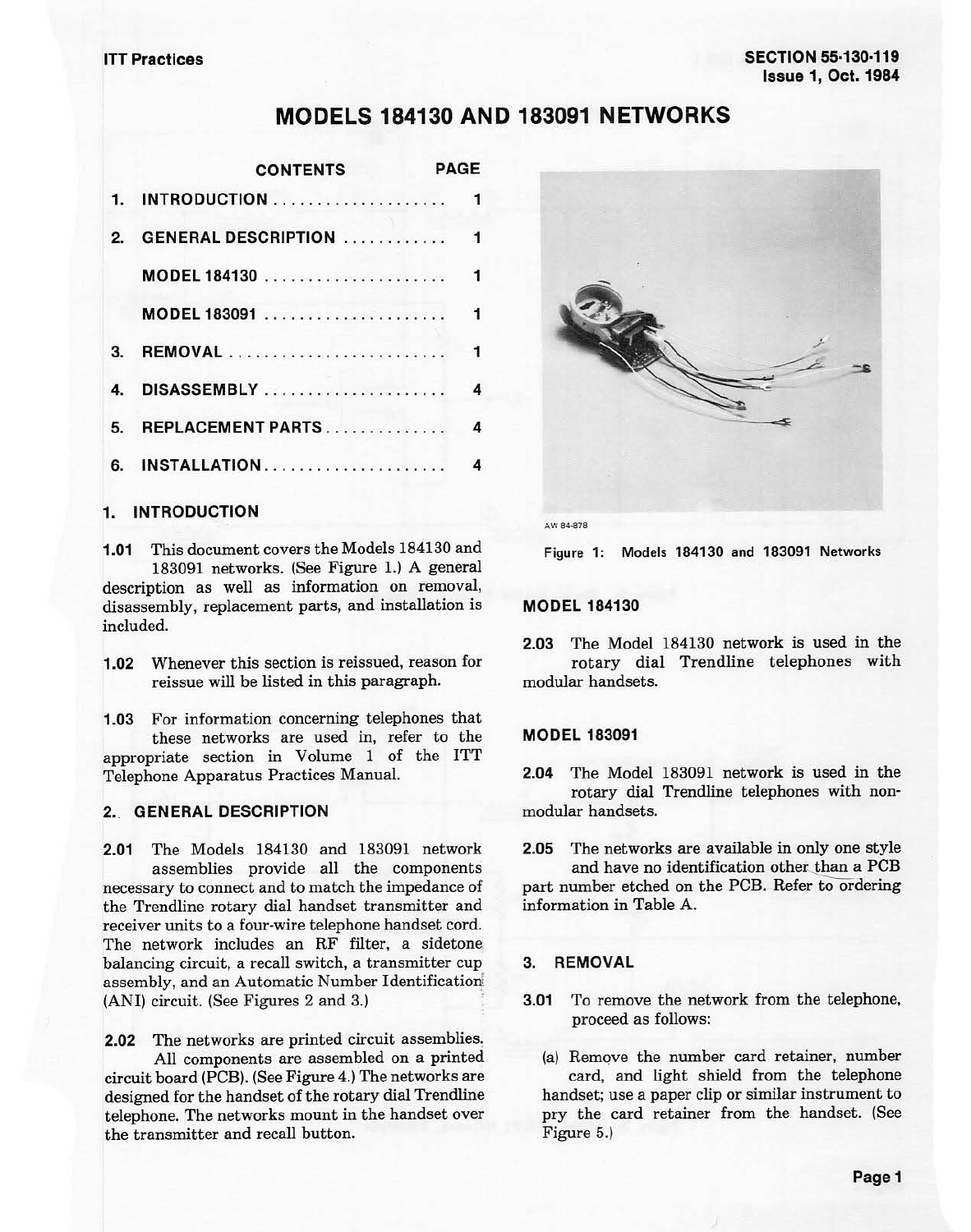





Figure 3: Model 183091 Network, Schematic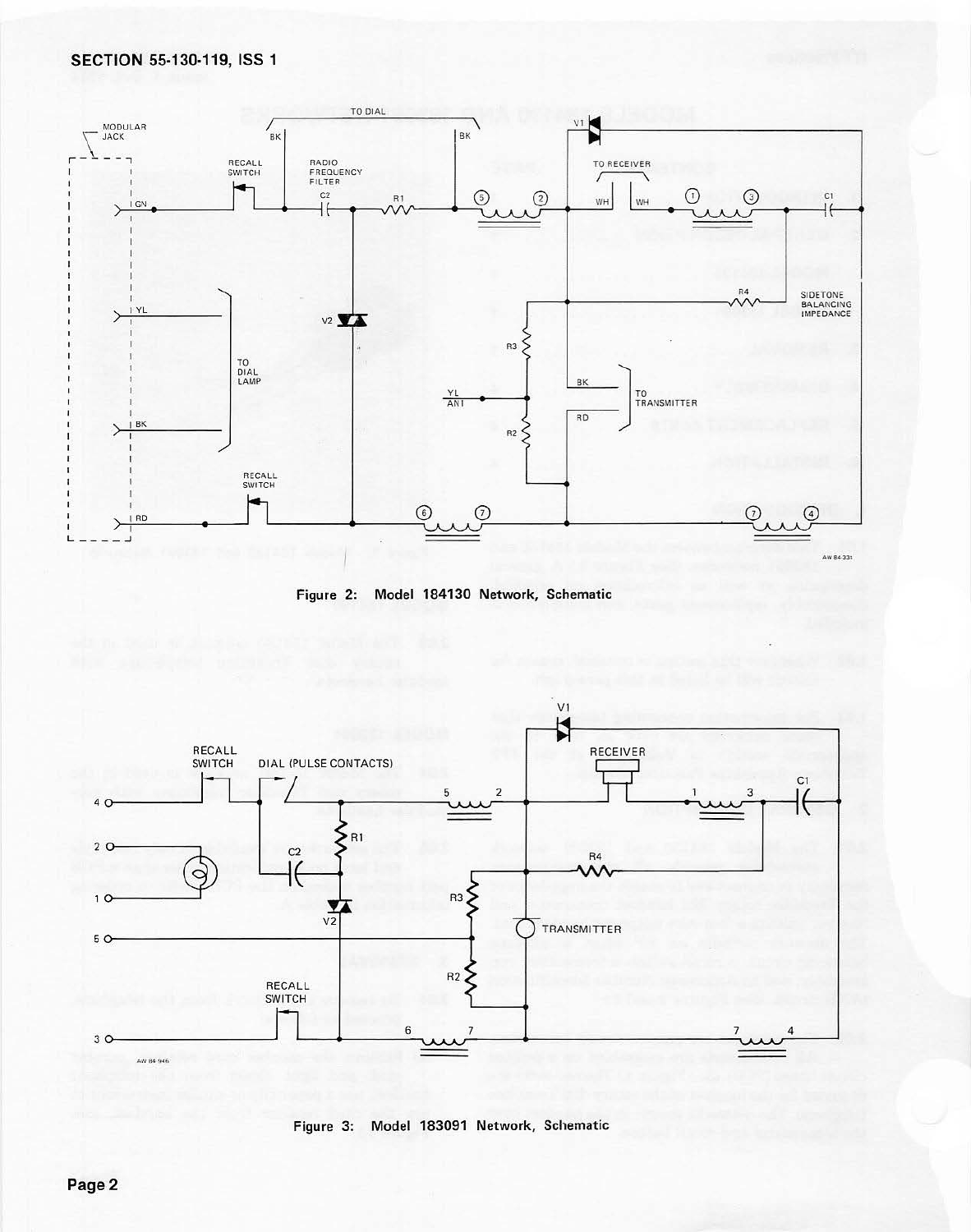# **ISS 1, SECTION 55-130-119**





**Figure 4: Models 184130 and 183091 Networks, Exploded View Figure 5: Removal of Number Card Retainer** 

#### TABLE A

ORDERING INFORMATION

|                                                             | NETWORK CODE NUMBERS ARE FORMED IN TWO STEPS AS FOLLOWS:                                        |                      |                    |  |
|-------------------------------------------------------------|-------------------------------------------------------------------------------------------------|----------------------|--------------------|--|
| (1)<br>(See Part 1)<br>Network Style<br>(2)<br>(See Part 2) | Network Model Number                                                                            |                      | 101<br>184130      |  |
|                                                             | PART 1 NETWORK MODEL NUMBER                                                                     | PART 2 NETWORK STYLE |                    |  |
| CODE                                                        | <b>DESCRIPTION</b>                                                                              | CODE                 | <b>DESCRIPTION</b> |  |
| 184130                                                      | Model 184130 Network<br>For Rotary Dial Trendline<br><b>Telephones With Modular</b><br>Handsets | 101                  | Standard           |  |
| 183091                                                      | Model 183091 Network<br>For Rotary Dial Trendline<br>Telephones With Nonmodular                 | 101                  | Standard           |  |

**AW 84•977**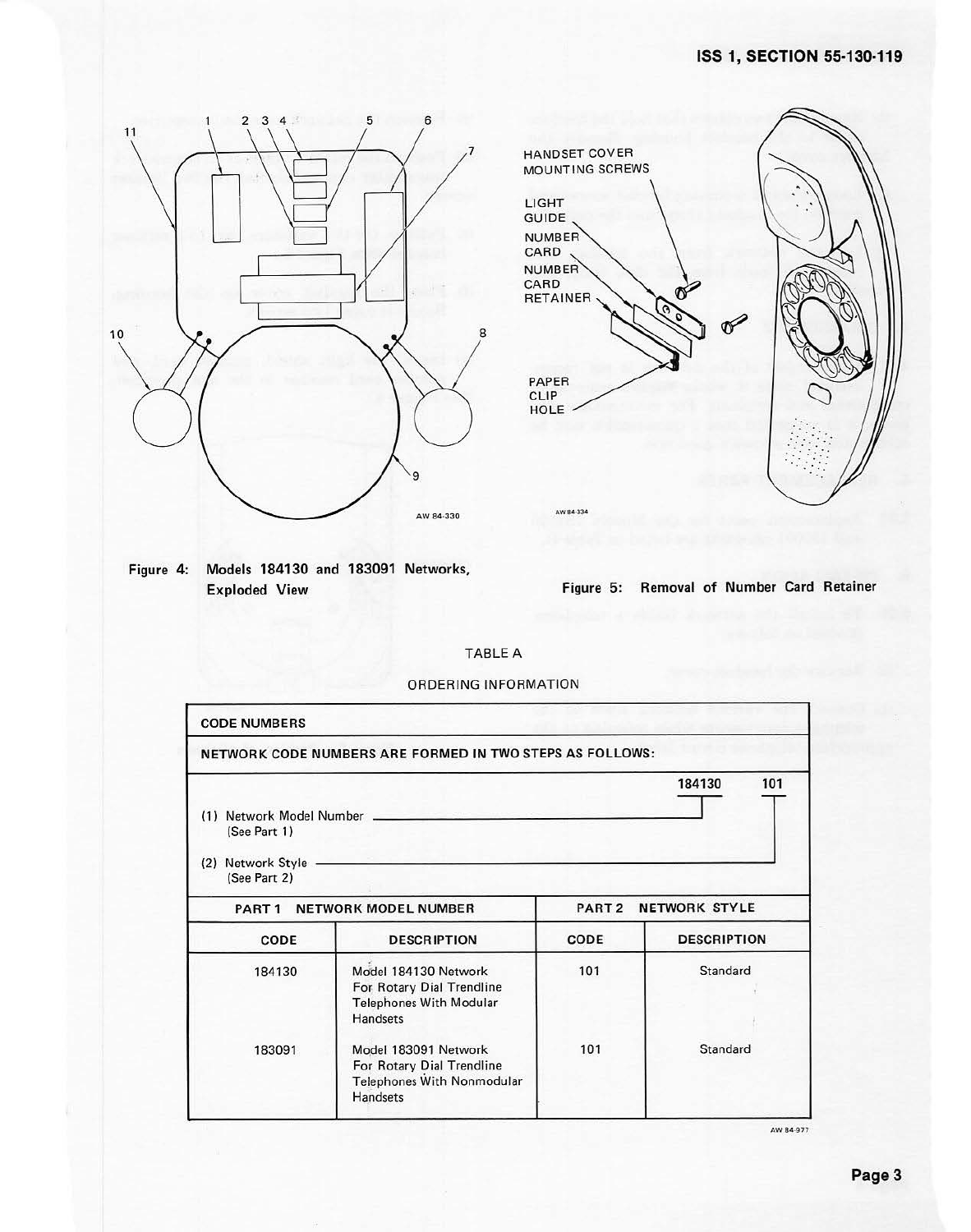- (b) Remove the two screws that hold the handset cover to the handset housing. Remove the handset cover.
- (c) Loosen the two mounting bracket screws and position the brackets away from the network.
- (d) Lift the network from the handset and remove all leads from the dial, lamp, and receiver.

### **4. DISASSEMBLY**

**4.01** Disassembly of the network is not recom· mended since it would require removal of components and terminals. For maintenance purposes, it is suggested that a questionable unit be substituted with a known good unit.

## **5. REPLACEMENT PARTS**

**5.01** Replacement parts for the Models 184130 and 183091 networks are listed in Table B.

## **6. INSTALLATION**

- **6.01** To install the network inside a telephone, proceed as follows:
	- (a) Remove the handset cover.
	- (b) Connect the various network leads *to* the telephone components while referring to the appropriate telephone circuit label.
- (c) Position the network over the transmitter.
- (d) Position the retainer brackets on the network transmitter cup and tighten the two bracket screws.
- (e) Position the two varistors next to a retainer bracket. (See Figure 6.)
- (f) Place the handset cover on the housing. Secure it using two screws.
- (g) Install the light shield, number card, and number card retainer in the slot provided. (See Figure 5.)